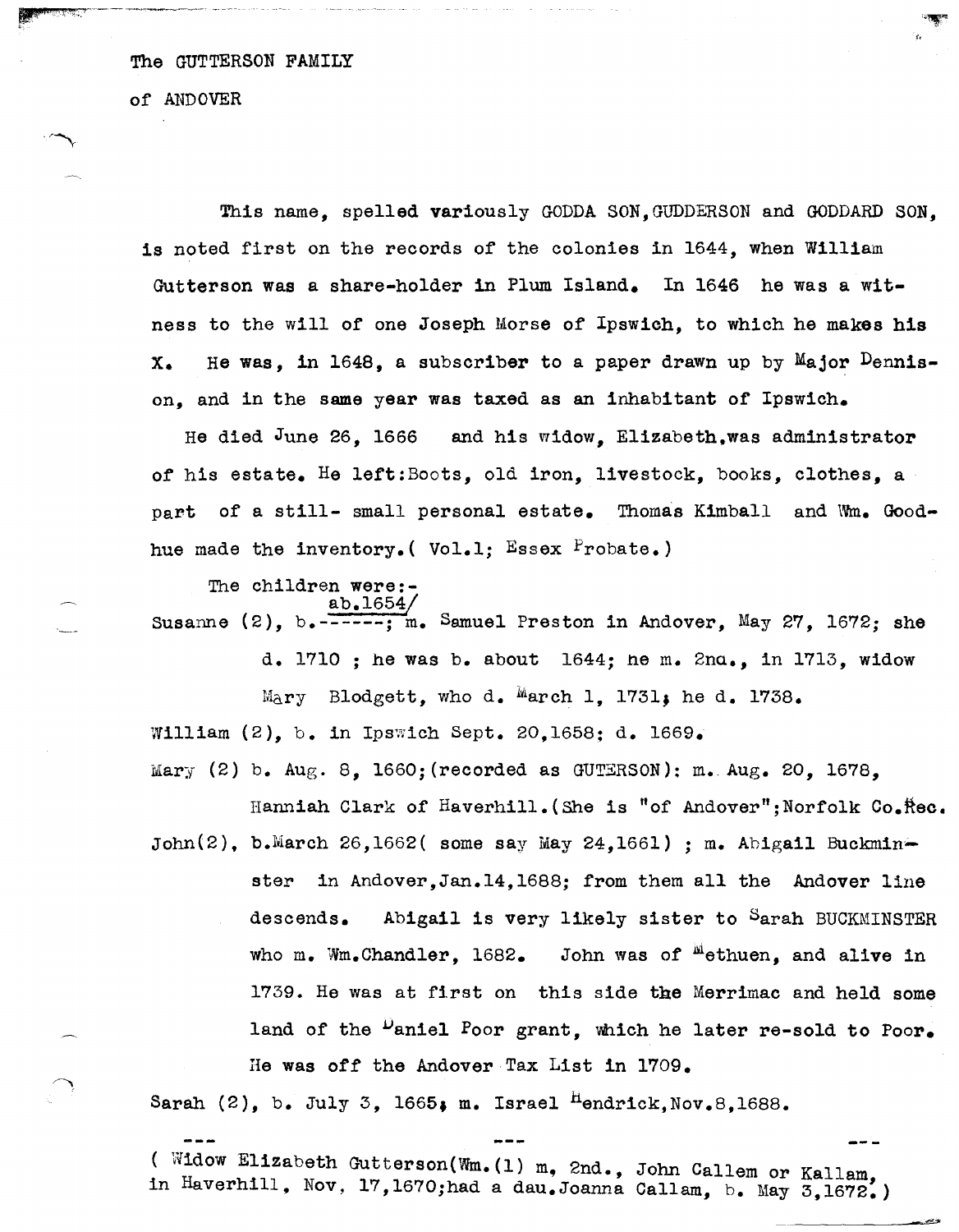John (2) Gutterson( Wm.(1) and wife. Abigail Buckminster. had:-Abigail (3), b. Oct.27, 1689; d. Dec. 21, 1694.

John (3), b. Nov.17, 1692; I could not find a 1st wife; what seemed like a 2nd was the pub. to Susan Bradley, res. of Andover, July 1735-when he was  $43$ ; I think she was a Methuen widow; see Church records of case. He d. 1744.

-2-

Abigail (3), 2nd., b. Aug. 11, 1695; m. Samuel Clark,Aug.14, 1721; he was son of Mary(2) Gutterson and Hanniah Clark, b. in Haverhill. July 10. 1699; he d. May 2,1752; Abigail on Methuen Ch. list,1758.  $\frac{c}{c}$ ::...; b. really June 23,1701)

William (3), b.  $\overline{111}$ :  $\overline{111}$ :  $\overline{111}$  . Ruth Morse of Methuen,  $\overline{P}$ ec.24,1724, in Haverhill; he was a Deacon; he d. Sept. 2.1742; did she m. John Austin as a widow. Nov. 28.1753? Wm. held the land of his father, John (2). (The *Wm.* b. Oct.31, 1697, d.y.)  $S_{\text{amuel}}(3)$ , b. June 22, 1700; d. 1700.

Joseph  $(3)$ , b. 7,~729. ; m.Saran Richardson of Newbury in Methuen. Dec.

Elizabeth $\sqrt{3}$ , b. 1703; pub. to Natn'l Messer of Methuen Dec.12,1728; m. in Dracut.

Sarah  $(3)$ , b. 1705; ; m. Zebadia Austin of Methuen, pub. Jan. 28.1728. Joanna (3), b. ; m. Thomas Gilmore,Feb.10,1736; mentioned in will of her brother, John (3) , 1744.

William (3) Gutterson( John(2)Vm.(1) and wife, Ruth Morse, had:-William (4), b. 1725, Nov. 5;- lived on  $M$ ethuen-Pelham line; m.-----. Ruth(4), b.Sept.ll, 1727; m. Stephen Bodwell,Oct.7,1745. Abigail $(4)$ , b. Feb.23,1729; on Church records 1758. Josiah $(4)$ , b.Oct.7,1731;m. Lucy Swan of Methuen,June 1,1763; she d.Mch. 12, 1775 at 38.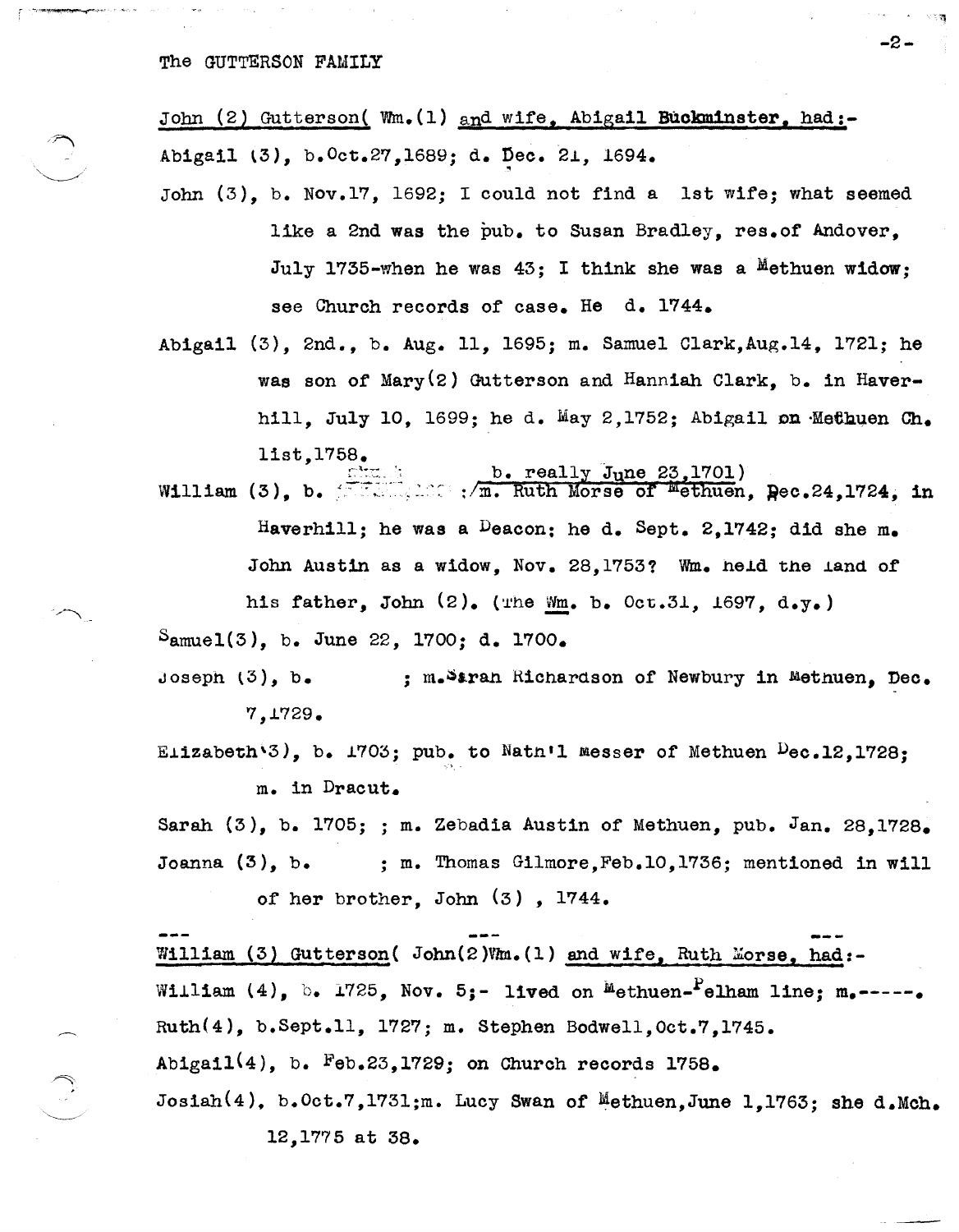$\int_0^{\infty}$ 

<u>in Sabarahan Sana</u>

---

| Children of William <sup>(3)</sup> Gutterson and wife, Ruth Morse, $($ cont.) :-                                                          |                                                                                                                                                        |  |  |  |
|-------------------------------------------------------------------------------------------------------------------------------------------|--------------------------------------------------------------------------------------------------------------------------------------------------------|--|--|--|
| mary $(4)$ , b. Bec.18, 1734; m. Samuel Currier, Jr., 1761.<br>Samuel (4), b. Jan.7, 1739; m. Lyuia Stevens of Andover; moved to Munnerst |                                                                                                                                                        |  |  |  |
|                                                                                                                                           |                                                                                                                                                        |  |  |  |
|                                                                                                                                           | Dec.9, 1764. had:-<br>Sam(5), bapt. here March 3,1765. (Sam(4) m. 2nd., Lydia<br>$Hobart_{\bullet}$                                                    |  |  |  |
|                                                                                                                                           |                                                                                                                                                        |  |  |  |
|                                                                                                                                           |                                                                                                                                                        |  |  |  |
|                                                                                                                                           | Samuel(4)Gutterson(Wm.(3)Jn.(2)Wm.(1) and wife, Lydia, had:-                                                                                           |  |  |  |
|                                                                                                                                           | Samuel (5), b. Feb. 28.1765; m. Lydia Adams, dau. of Jacob; no ch.                                                                                     |  |  |  |
|                                                                                                                                           | John(5), b.Aug. 27, 1766; m. Phebe Ballard, dau. of Nathan Ballard and                                                                                 |  |  |  |
|                                                                                                                                           | w.Hannah Holt; had 10 children.                                                                                                                        |  |  |  |
|                                                                                                                                           | Abner (5), b. March 27,1768.<br>in Milford. Debora Moors, who d. 1805 at 28;<br>Simeon(5), b. Dec.8,1769; m./April 24,1810, Phebe Burnham; had I ch.by |  |  |  |
|                                                                                                                                           | each wife.                                                                                                                                             |  |  |  |
|                                                                                                                                           | Lydia (5), b. Oct.17, 1772.                                                                                                                            |  |  |  |
|                                                                                                                                           | Saran $(5)$ , b. $5$ ept. $3,1774$ .                                                                                                                   |  |  |  |
|                                                                                                                                           | $Jacob(5)$ , b. Nov. 26,1777; m. Lydia--- ; had 7 children.                                                                                            |  |  |  |
|                                                                                                                                           | Abiel $(5)$ , b. April 4, 1780; m. Sarah Frye in Andover, 1808; had 5 ch.                                                                              |  |  |  |
|                                                                                                                                           | Mary (5), b. March 21, 1783; m. Joseph Lancaster of Amesbury; had 7 ch.                                                                                |  |  |  |
|                                                                                                                                           | Josiah (5), b. June 27, 1786; m. Fnebe Burr, dau. of Stephen Burr and w.                                                                               |  |  |  |
|                                                                                                                                           | Phebe Keyes of Wilton, N.H.: he was head of the Andover                                                                                                |  |  |  |
|                                                                                                                                           | line of the Rev. "eorge.<br>by 2nd wife. Lydia Hobart:-                                                                                                |  |  |  |
|                                                                                                                                           | Amos (5), b. May 17, 1791.                                                                                                                             |  |  |  |

 $-3-$ 

 $\mathcal{L}_{\mathbf{z}}$  is

 $\mathcal{L}_{\text{eff}}$ 

Anna (5), b. Dec. 24,1795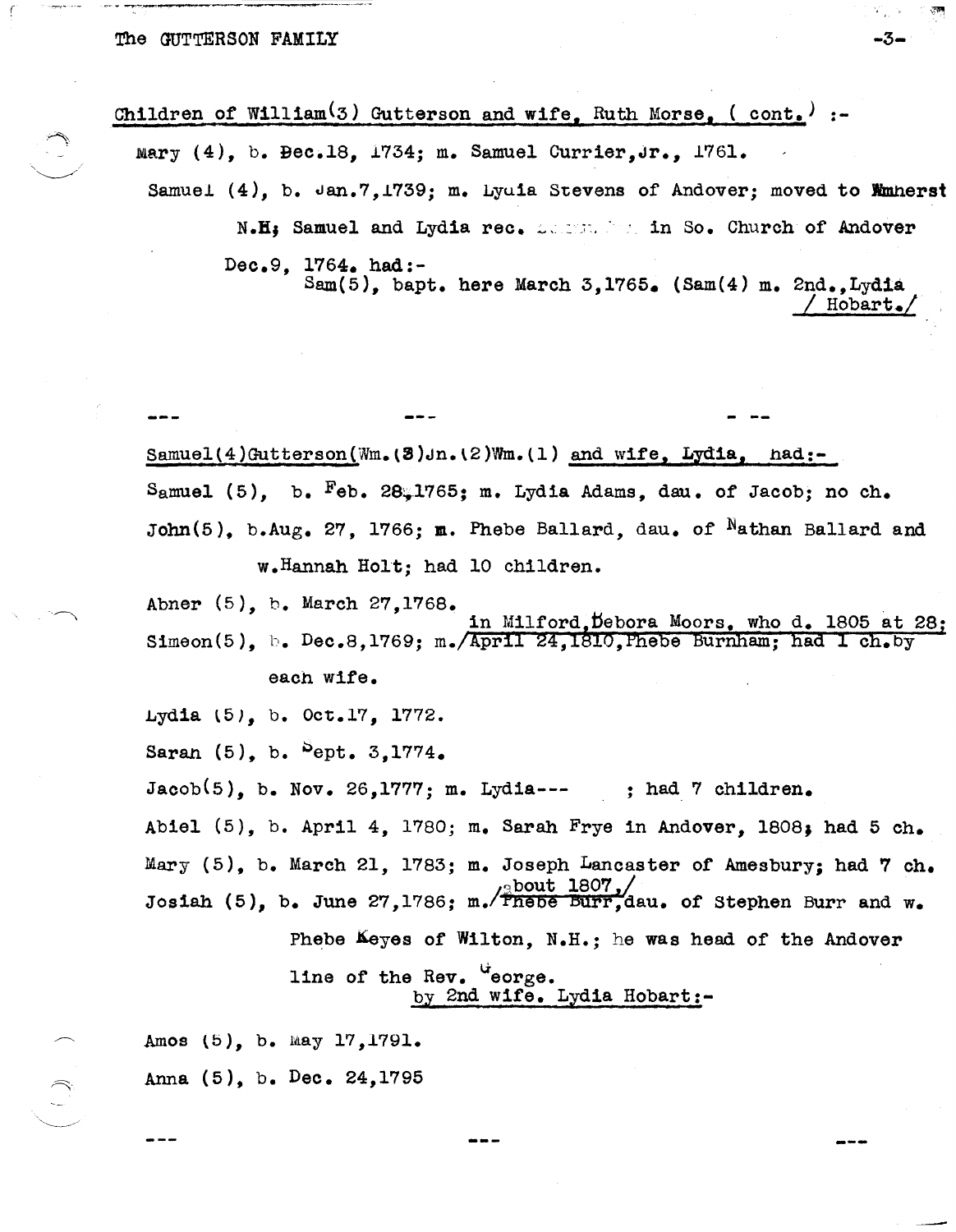Josiah(5)  $\text{Outtorson}(\text{Sam}(4)\text{Wm}.(3)$  Jn. $(2)\text{Wm}.(1)$  and w. Phebe Burr,had:-

Qeorge \6), 0.1821; m. lat.,Prisc1l1a Phelps, by whom he had a son, George H.(7), b. 1847. He m. 2nd., Hannah Phelps, a cousin *ot*  his first wite. He perfeeted the strawberry here, tor home market and established a good paying business. He d. April  $16$ . 1887. By 2nd wife, had: $\leftarrow$ 

Myron Edward  $(7)$ , b. 1864; m. Annie  $E.$  Tyler, 1888. She was , b. 1864; m. Annie E.Tyler, 1888. She was dau of Eben and Nancy( *diiftin*) Tyler. Clara  $(7)$ .

~-----.... ------ (') , George H. Gutterson( $J$ osiah(5)Sam(4) and wife, Emma S. Wilder, had:-Constance (8) Hobart (8)

 $W11der(8)$ 

more-  $girls.$  (5)

~eorge B.(7) Outterson was Sec.ot the American Board *ot* Foreign Missions and later *ot* Dome Missions. His wite,Emma B.Wilder was dau. of Hyman A. Wilder and w. Abby F.; was b. in Natal, So. Africa, 1853.

| --------                                                        | . | . |
|-----------------------------------------------------------------|---|---|
| William (4) Gutterson (Wm. $(3)$ John $(2)$ Wm. $(1)$ and wife, |   |   |

Wm.  $(5)$ , b. ; m. mary morse, in methuen, April  $10$ ,  $1785$ .

James (5). b. ; wife sd. to have been a Miss Webster.

Phebe (5), b. ; m. Elisha Parker.

Alice (5), b. ; m. Jonathan Parker; lived near her father on the ~athan Sawyer place. ;sd. to marry someone *ot* Salem, N.H.

Mary  $(5)$ , b.

Dudley (5), b. ; went to Maine; married an English woman; res. Lawrence at time *ot* her death.

Achsah (5), b. ; m. Adam **Manahan of Deering, N.H.** Josiah (5), b. July 1767; m. Rachel Sawyer, dau. of <sup>n</sup>euben and Sarah ( Bailey) Sawyer; lived first in E.Francestown; A. June 1826.

------ -.--.--- ------ -----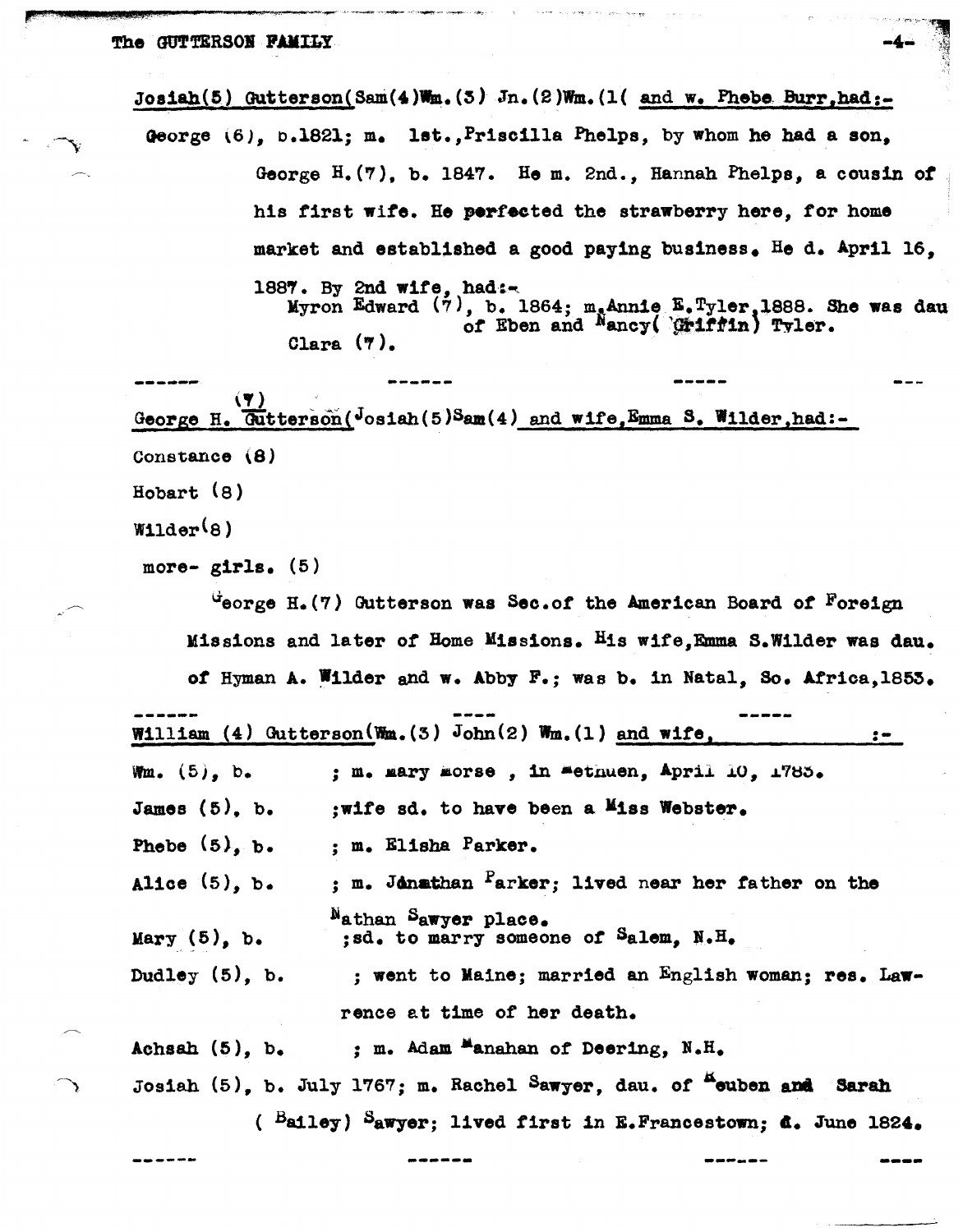Josiah(5)Gutterson(Wm.(4-3)Jn.<sup>(2)</sup> Wm.(1) and wife Rachel Sawyer, had:- $National (6)$ , b. in E.Francestown March 8,1796; m. Sarah, daughter of Jacob Atwood and w. Sarah Cross, b. in Atkinson, N.H., Oct. 28,1799. ( Josiah (5) was a blacksmith and moved a great

deal. After Nathan was born the family lived in So. Ware.) Roxanna (6), b. Jan.1, 1799; d. unm. Ithanas(6), b. in South Ware; d.y.

Ira  $(6)$ , b. ; d. unm. at  $22$ .

John(S), b. about 1820; d. April 27, 1860, at 41.

Samuel  $(6)$ , b. Oct.2,1806; at 25 at his death, was a flarmer of Weare and Dunbarton; m. Belinda Page, b.May 6,1806. Her mother was  $B_{\texttt{obsy}}(\texttt{Burbank})$  who m. Samuel Shaw as his 2nd. wife.

William  $(6)$ , b. ; m. Betsy Stetson of Wicasset,  $^{M}\text{e.}$ ; moved to Weare Center and died there.

Caroline (6), b. Feb. 26,1809; m. George Goss, Jr., of Marblehead; lived

in Lynn; had:-

Lawrence (7), b.March 20,1843.

Emma (7), b. Jan. 28,1845.

 $Jøhn (7), b. 1849,$ 

Sara Elizabeth  $(7)$ , b. Jan.12,1853.

Bradley Varnum  $(6)$ , b. ; m. Sarah Ann Gragg of Londonderry; he was a stone mason and gardner of Lynn.

Mary Ann  $(6)$  ; m. Peter Chase Downing of Derry, N.H.; lived in

Goffstown and Lynn; he was a trader; no children.

William(6)Gutterson(Josiah(5)Wm.(4-3)Jn.(2)Wm.(1) <u>and Betsy Stetson:-</u><br>Mary Elizabeth(7) m. Whitby F. <sup>N</sup>ewhall of Saugus;res.W.York,Me. Mary Elizabeth(7) m. Whitby F. Newhall of Saugus; res. W. York, Me. Lydia Stevens (7), b. ; unm.  $Josiah(7)$  $G_{\text{egrge}}(7)$  $W_{\bullet}$  Henry(7) Sam (7) Edward (7)<br>Ida (7)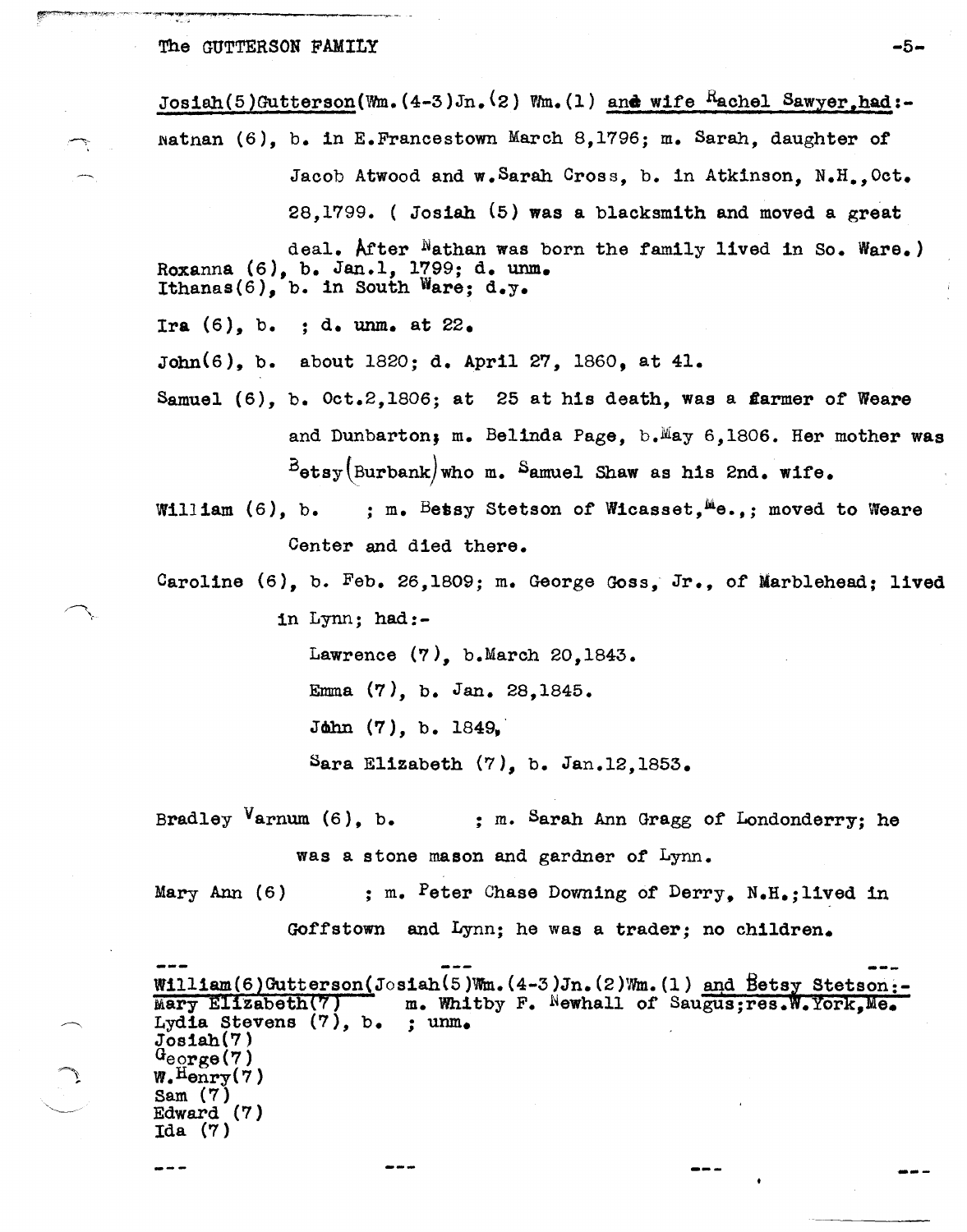""~~'-.. '~-"' ..

```
BradleyV.(6)Gutterson(Josiah(5)Wm.(4-3)Jn.(2)Wm.(1) and <sup>S</sup>arah Ann Gragg:
Helen Louisa (7), b. ; unm. 
Charles Bradley(7), b. March 1840. 
Emily (7); a twin
Stephen (7); a twin; d_y.
Eliza (7) Chase
Ann Blake (7)
Anna Maria (7), a twin.
Emily Norton (7)Samuel (6)Gutterson(Josiah(5)Wm.(4-3)Jn.(2)Wm.(1) and Belinda Page, had:-
Mary Ann (\triangledown), b. Nov. 12,1835 in Weare; m. Henry Edwin <sup>m</sup>erchant, son of
            Henry of Gloucester; they had:-
                   W\eter (8)N_{\text{ancy}} G. (8), b. in Charlestown, 1856.
                    Florence (8), 
b. April 16,1861. 
(Pelinda was a widow in 1861.)
Nathan (6)Gutterson(Josiah(5)Wm.(4-3)Jn.(2) Wm.(1) and wife, Sarah Atwood:-
W.Wesley(7), b. in Weare, Sept.16,1821; unm.
Sapah (7), b. May 7,1824; m. Alfred S. Boynton of East Weare; had<sub>*</sub>
                    Frank W_{\bullet} (8)
Maria Louisa (7), b. Sept. 25,1827; m. David S. Cary, son of Hon. Jesse
              Cary. b. in Goffstown, Oct.18,1825; of Boston, Suncook Vill-
              age and Pembroke. ( Very obscure- was it David Smith, son ot 
              Hon. Jesse Case Smith and w. Mary? They had:-
                           Ada Smith(8), b. ^{5}ept. 23,1852.
                           George Morris (8), b.July 28,1856. 
John (7), b. June 16,1832; a carpenter; lived near father; m. Susan France
              stearns, dau. of Isaac Sbearns and w.Emma P, Marshall. b. in 
. --
              Dunbarton, F_{\text{eb}}. 29, 1828. Had:-
                      Kate M. (8), b. Dec.4,1855. 
                      Alan Cranford(8), b. Aug, 4,1859. 
                      Alice Marshall (8), b. Feb.10,1861.
```